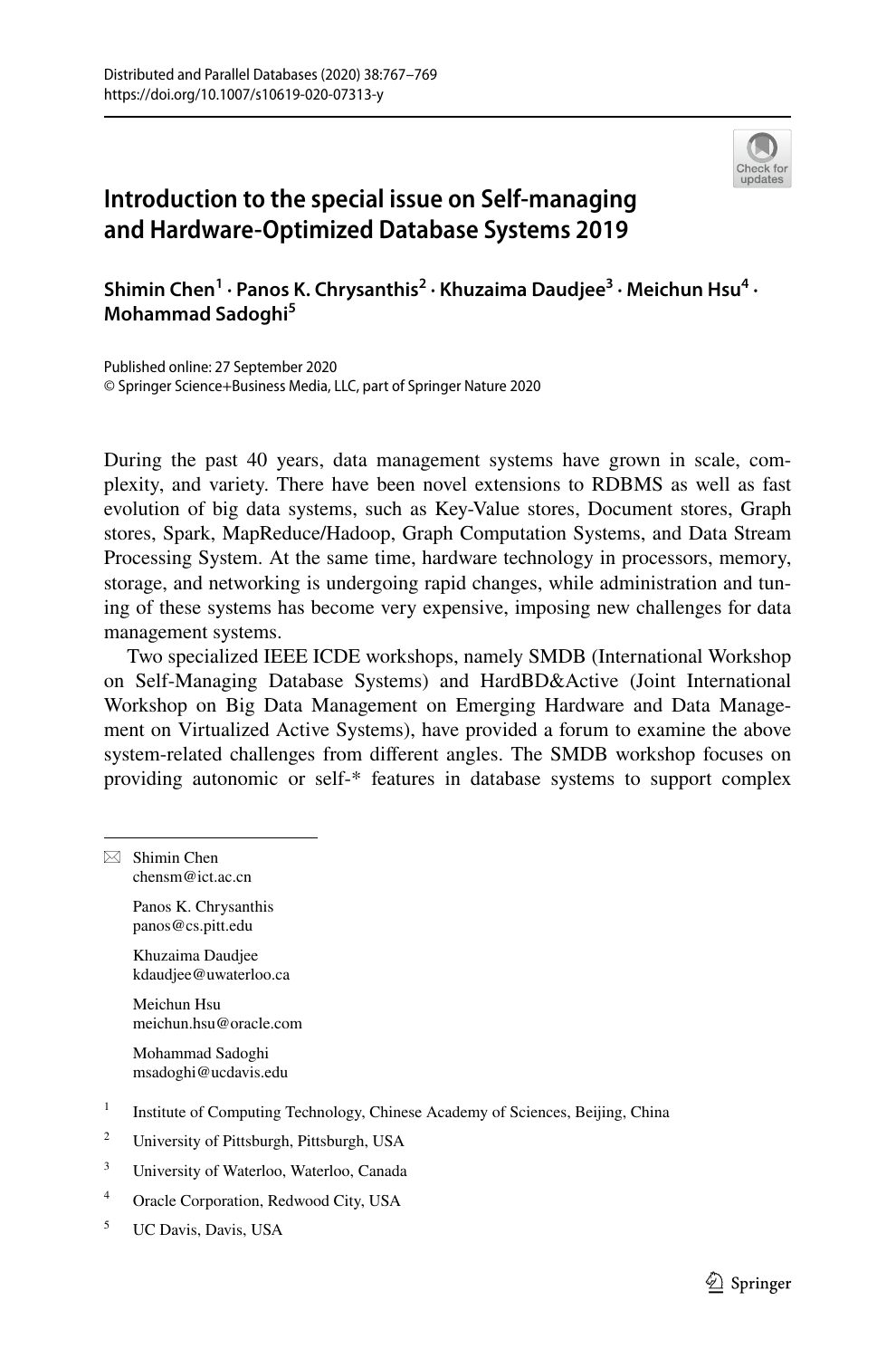administrative tasks, while the HardBD&Active workshop is interested in exploiting hardware technologies for efficient data management. We are pleased to present the frst special issue of DAPD entitled "Self-Managing and Hardware-Optimized Database Systems" that features the best contributions in SMDB 2019 and HardBD&Active 2019 workshops.

In the following, we provide a brief overview of the fve papers in this special issue.

In "Revisiting Hash Join on Graphics Processors: A Decade Later", Paul et al. revisit the major GPU hash join algorithms in the last decade with an emphasis on the various GPU features introduced over time and exploited in the algorithms. They present a comprehensive evaluation using diferent generations of GPUs to understand the impact of the GPU features on hash join performance. In addition, the authors propose techniques to cope with data skews and high match rates in GPU hash joins, and compare GPU hash joins with state-of-the-art CPU implementation in the evaluation.

In "Self-Driving Database Systems: A Conceptual Approach", Kossmann and Schlosser present a component-based framework for self-driving database systems that use reusable and exchangeable components to handle subproblems in the context of system self-management. They propose a linear programming based algorithm to derive an efficient tuning order automatically for optimizing multiple mutually dependent features, e.g., index selection and compression confgurations. The applicability and scalability of the approach is demonstrated with case studies.

In "A Gray-Box Modeling Methodology for Runtime Prediction of Apache Spark Jobs", Al-Sayeh et al. studies the challenging problem of predicting Spark job runtimes, which depend on numerous factors such as the input data cardinalities, allocated resources, and confguration parameters. The authors propose a gray-box modeling methodology that comprises a white-box model for predicting RDD cardinalities, and a black-box model for predicting the runtime of each task for given RDD cardinalities. Experimental evaluation shows that this methodology can accurately predict runtimes of Spark jobs, such as word count, PageRank, and K-means.

In "AutoTuning Memory Management in Data Analytics", Kunjir studies an important problem of auto-tuning the memory allocation for applications running on modern distributed data processing systems. The author proposes a framework called Guided Bayesian Optimization (GBO) that uses a white-box model that separates good confgurations from bad ones, as a guide during the black-box Bayesian Optimization exploration process used in many autonomous data system solutions. Experimental evaluation on Apache Spark using industry-standard benchmark applications shows that GBO can signifcantly speed up the optimization process.

In "Initial Experience with 3D XPoint Main Memory", Liu and Chen experiment with 3D XPoint main memory, the frst commercially available main memory NVM solution targeting mainstream computer systems. They fnd that 3D XPoint conforms to many assumptions about NVM in previous simulation or emulation studies: it is 2–3X slower than DRAM, and persisting data from CPU cache to 3D XPoint incurs drastic overhead. Moreover, 3D XPoint has a number of distinctive features: 3D XPoint's performance degrades as the data set size increases, and the amount of modifcations in a cache line does not impact its write latency.